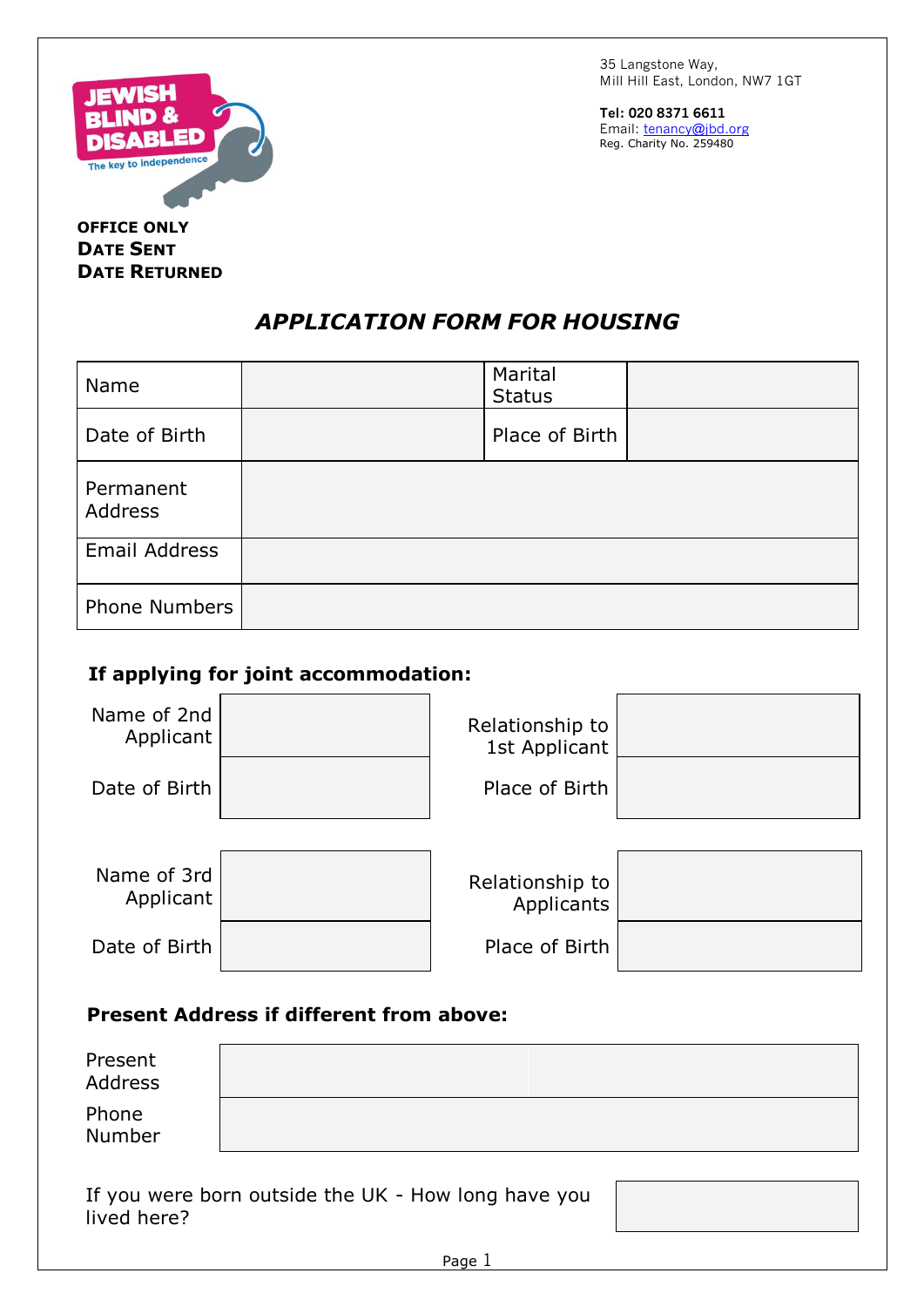| Is your Accommodation: Owned                                                                                                                    | Rented                                             |                       | Sublet |                  | <b>Tick where</b><br>appropriate |
|-------------------------------------------------------------------------------------------------------------------------------------------------|----------------------------------------------------|-----------------------|--------|------------------|----------------------------------|
| Landlord's<br>Name &<br><b>Address</b>                                                                                                          |                                                    |                       |        |                  |                                  |
| If you live in a flat, house or maisonette:<br>Are there stairs up to or in the property? State number and location                             |                                                    |                       |        |                  |                                  |
|                                                                                                                                                 |                                                    |                       |        |                  |                                  |
| Which Floor<br>How many: Bedrooms                                                                                                               | Is there a lift<br>Living<br>rooms                 | <b>Kitchens</b>       |        | <b>Bathrooms</b> | <b>WC</b>                        |
| Monthly Rent/<br>Mortgage Payment                                                                                                               | Do you have a pet, other<br>than an assistance dog |                       |        | YES / NO         |                                  |
| Do you or your partner have any criminal convictions?<br>Please give details and date of conviction.                                            |                                                    |                       |        | YES / NO         |                                  |
|                                                                                                                                                 |                                                    |                       |        |                  |                                  |
| YES / NO<br>If you do not live alone please state with whom you live and their<br>relationship to you:                                          |                                                    |                       |        |                  |                                  |
| Please provide the name of your Next of Kin including their home and<br>email address and phone number. Please state their relationship to you: |                                                    |                       |        |                  |                                  |
|                                                                                                                                                 |                                                    | TEL NO.               |        |                  |                                  |
|                                                                                                                                                 |                                                    | HOME:<br>MOBILE:      |        |                  |                                  |
|                                                                                                                                                 |                                                    | WORK:                 |        |                  |                                  |
| Do you live alone<br>NAME:<br><b>ADDRESS:</b><br>POSTCODE:                                                                                      |                                                    | <b>EMAIL ADDRESS:</b> |        |                  |                                  |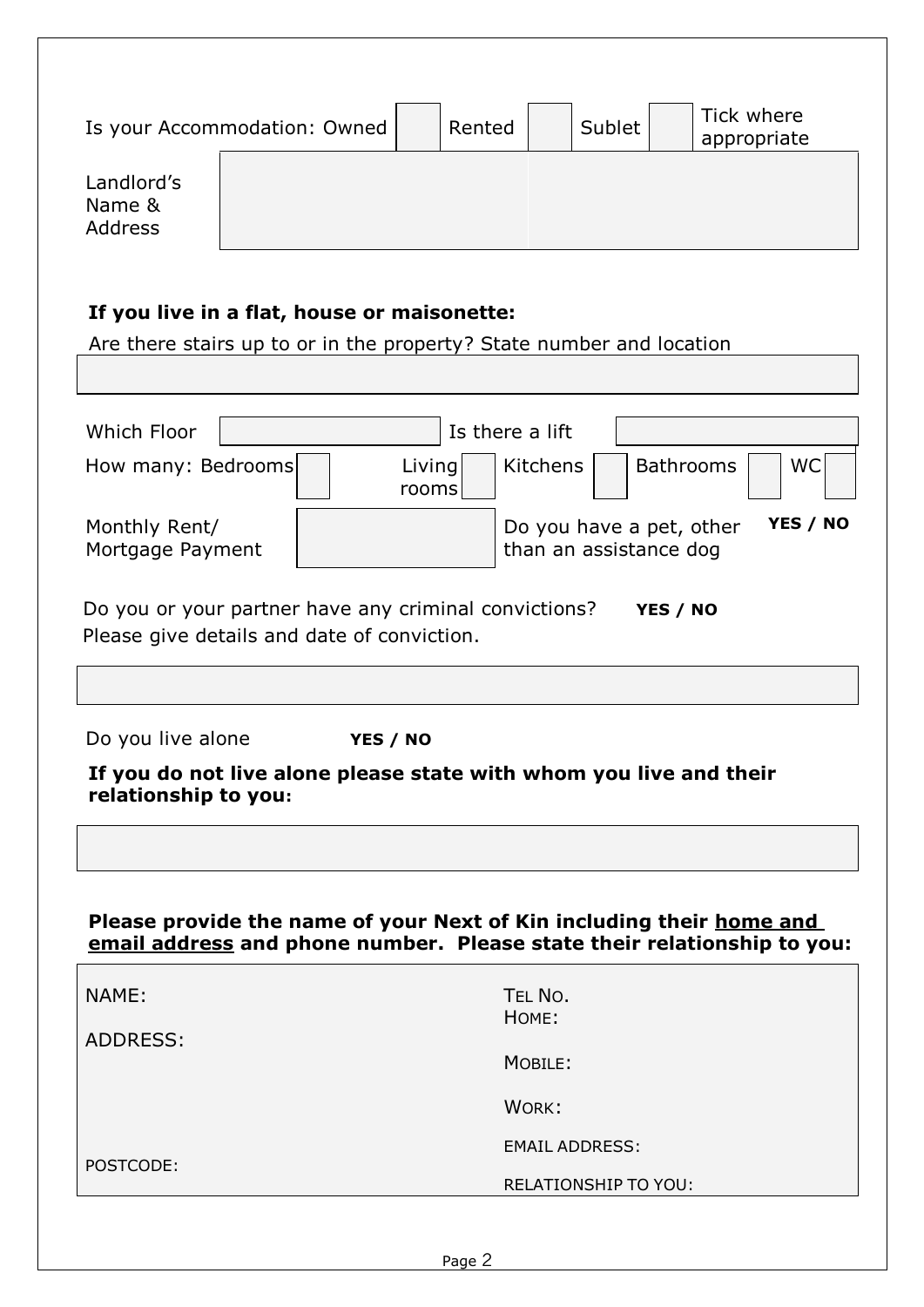**You may wish to provide us with an additional contact in case we are unable to contact your Next of Kin. This can be a friend or family member:** 

| NAME:     | TEL NO.<br>HOME:            |
|-----------|-----------------------------|
| ADDRESS:  | MOBILE:                     |
|           | WORK:                       |
| POSTCODE: | <b>EMAIL ADDRESS:</b>       |
|           | <b>RELATIONSHIP TO YOU:</b> |

**Are you and your spouse Jewish: please tick the appropriate box:** 

Yes | No

 **You may be required to provide evidence and supporting documents.** 

 **Please give details of your Synagogue membership or Burial scheme:** 

 **Please give your Hebrew name:** 

**Please give your reasons for needing re-housing:**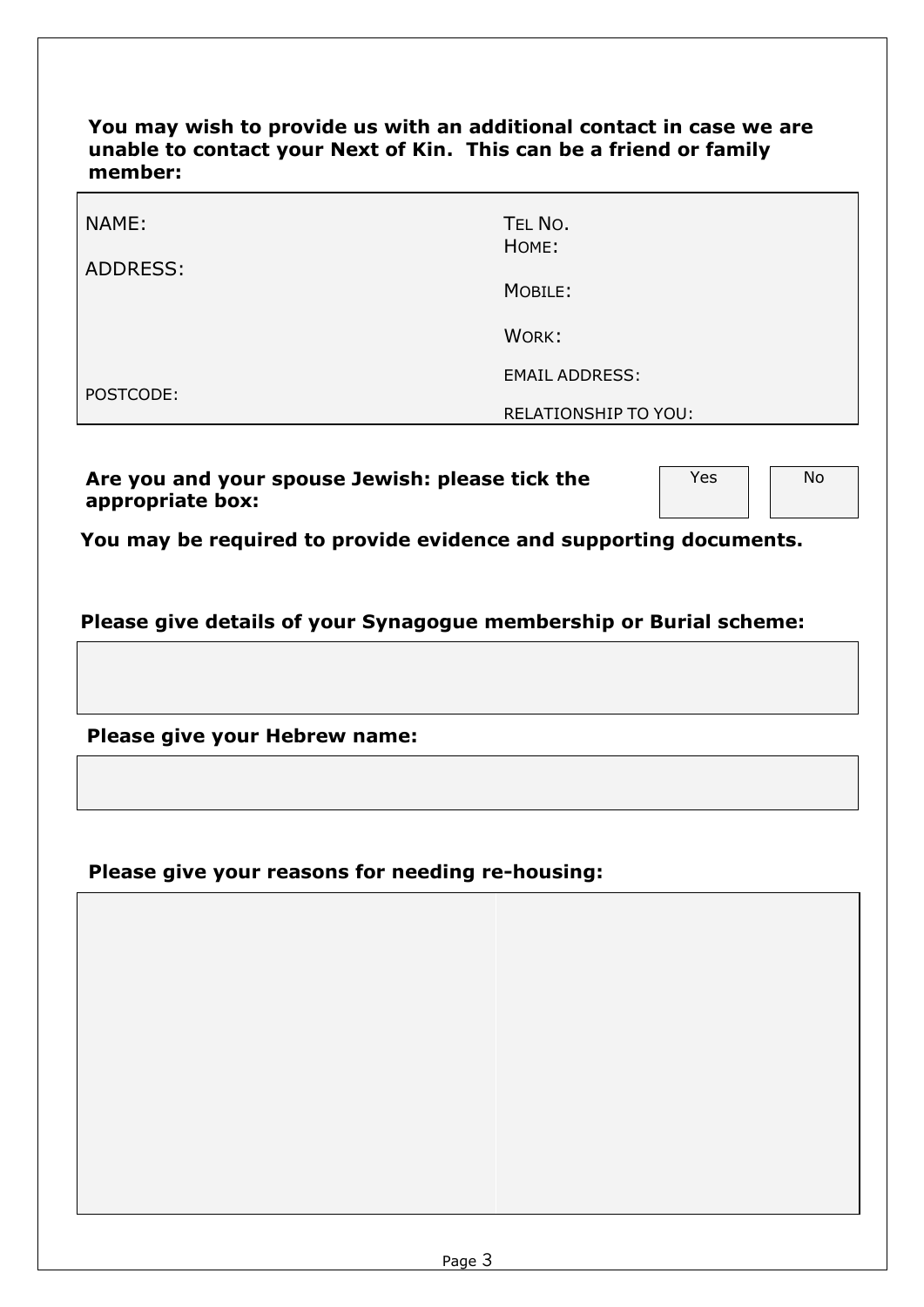**Please list ALL your medical conditions, physical disabilities, vision impairment, mobility issues, learning difficulties and the limitations that they may impose on your current housing:** 

**Have you ever suffered from any mental health issues, for example depression, phobias or anxiety? Please provide details**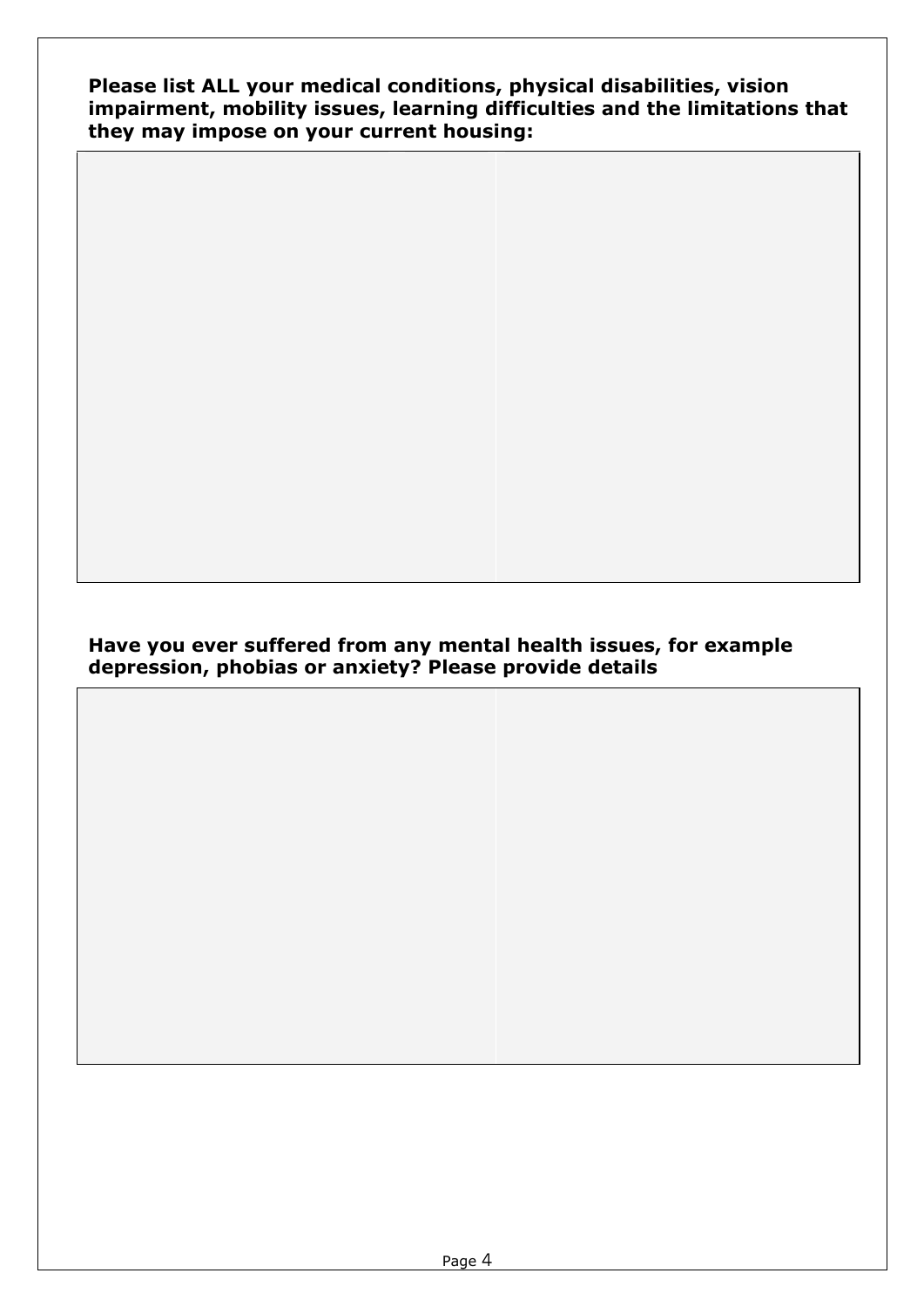#### **Have you experienced any memory loss or had a diagnosis of Dementia or Alzheimer's? Are you currently being treated, or awaiting a memory test? Please provide details**

## **Have you been an inpatient at a hospital in the past 12 months?**

**WHERE**

**WHEN**

**WHY**

## **Please give the name, address and phone number for your Doctor:**

## **IMPORTANT INFORMATION REQUIRED**

**We require a copy of your Medical Summary which is a brief document obtainable from your GP. This is currently not subject to any charges. You must contact your GP to prevent your application being delayed** 

**Date medical summary requested from GP: ………………………………………**

Do you have a blue badge? **If yes**, please give your registration number

**YES / NO**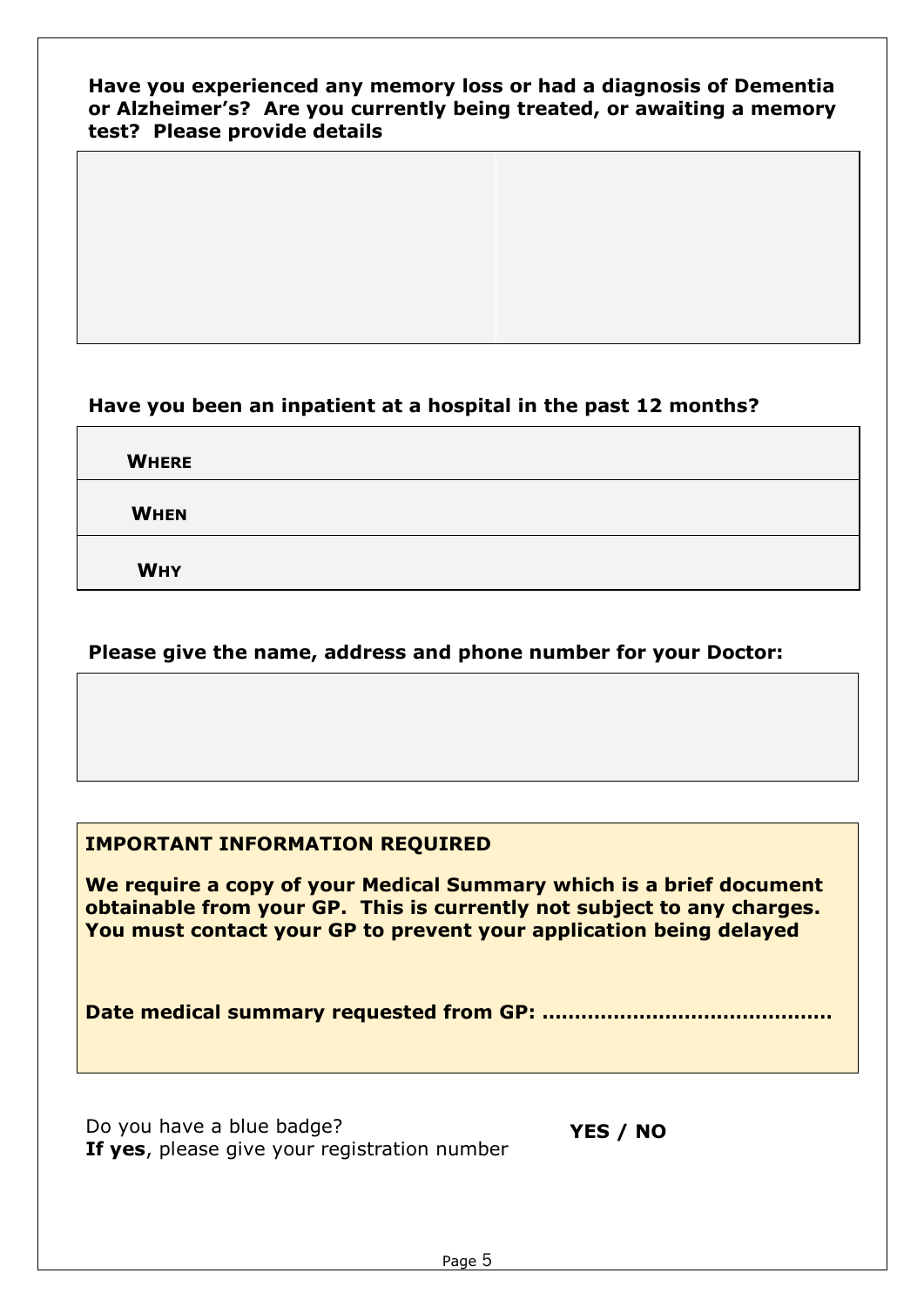#### **Are you being supported by a social worker or any other external agency? If so please provide details**

#### **What, if any, Homecare services and personal care (carer, meals on wheels, cleaner, district nurse etc) do you receive and how often:**

**Financial Information** (How much you would have to pay depends on your income and capital.) You will be asked to verify this information and sign a financial declaration.

#### **Do you receive any of the following Benefits?**

|                                                    |        |                 | <b>Applicant</b> | <b>Applicant</b> |
|----------------------------------------------------|--------|-----------------|------------------|------------------|
| Housing Benefit                                    | YES/NO | Amount per week |                  |                  |
| <b>Attendance Allowance</b>                        | YES/NO | Amount per week |                  |                  |
| Personal Independence<br>Payment (PIP)             | YES/NO | Amount per week |                  |                  |
| Disability Living Allowance<br>(DLA)               | YES/NO | Amount per week |                  |                  |
| <b>State Pension</b>                               | YES/NO | Amount per week |                  |                  |
| <b>Pension Credit:</b>                             | YES/NO |                 |                  |                  |
| Guaranteed                                         |        | Amount per week |                  |                  |
| Savings                                            |        | Amount per week |                  |                  |
| <b>Private Pension</b>                             | YES/NO | Amount per week |                  |                  |
| Other disability allowance                         | YES/NO | Amount per week |                  |                  |
| <b>Additional Income</b>                           | YES/NO | Amount per week |                  |                  |
| <b>Employment &amp; Support</b><br>Allowance (ESA) | YES/NO | Amount per week |                  |                  |
| Job Seeker's Allowance                             | YES/NO | Amount per week |                  |                  |
| <b>Universal Credit</b>                            | YES/NO | Amount per week |                  |                  |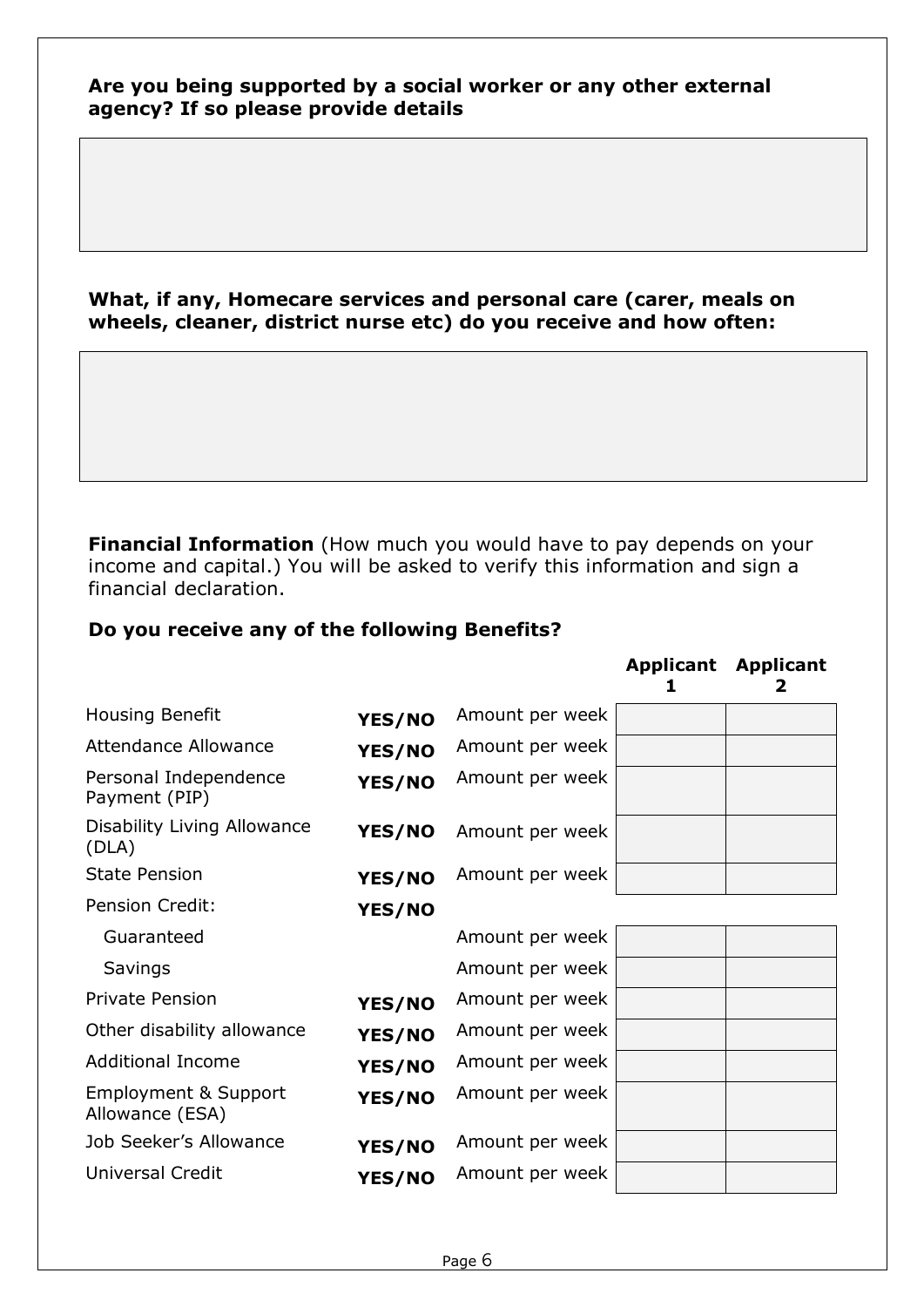|                                           | <b>Applicant 1</b> | <b>Applicant 2</b> |
|-------------------------------------------|--------------------|--------------------|
| What is your National Insurance<br>Number |                    |                    |

## **Do you or have you owned a property? YES/NO**

If yes please provide full details of all the properties and including land.

## **Address:**

| Date Sold and Sale Price  |  |
|---------------------------|--|
| Still owned: approx value |  |

| <b>Employment</b> | YES/NO | <b>Applicant</b> | <b>Applicant</b> |
|-------------------|--------|------------------|------------------|
| Occupation        |        |                  |                  |
| Monthly Income    |        |                  |                  |
| Hours worked      |        |                  |                  |

## **Please give details of all Capital/ and Debts owed**

| Cash                | <b>Bank/Building Societies</b> | £ |
|---------------------|--------------------------------|---|
| Policies            | <b>Credit Card Debt</b>        |   |
| <b>Other Assets</b> | Loans/mortgage etc             |   |
| Share/Investments   | <b>Equity Release</b>          |   |

Do you manage your own finances? **YES / NO** 

## **If the answer is no, please provide below the name and address of the person that manages your finances on your behalf:**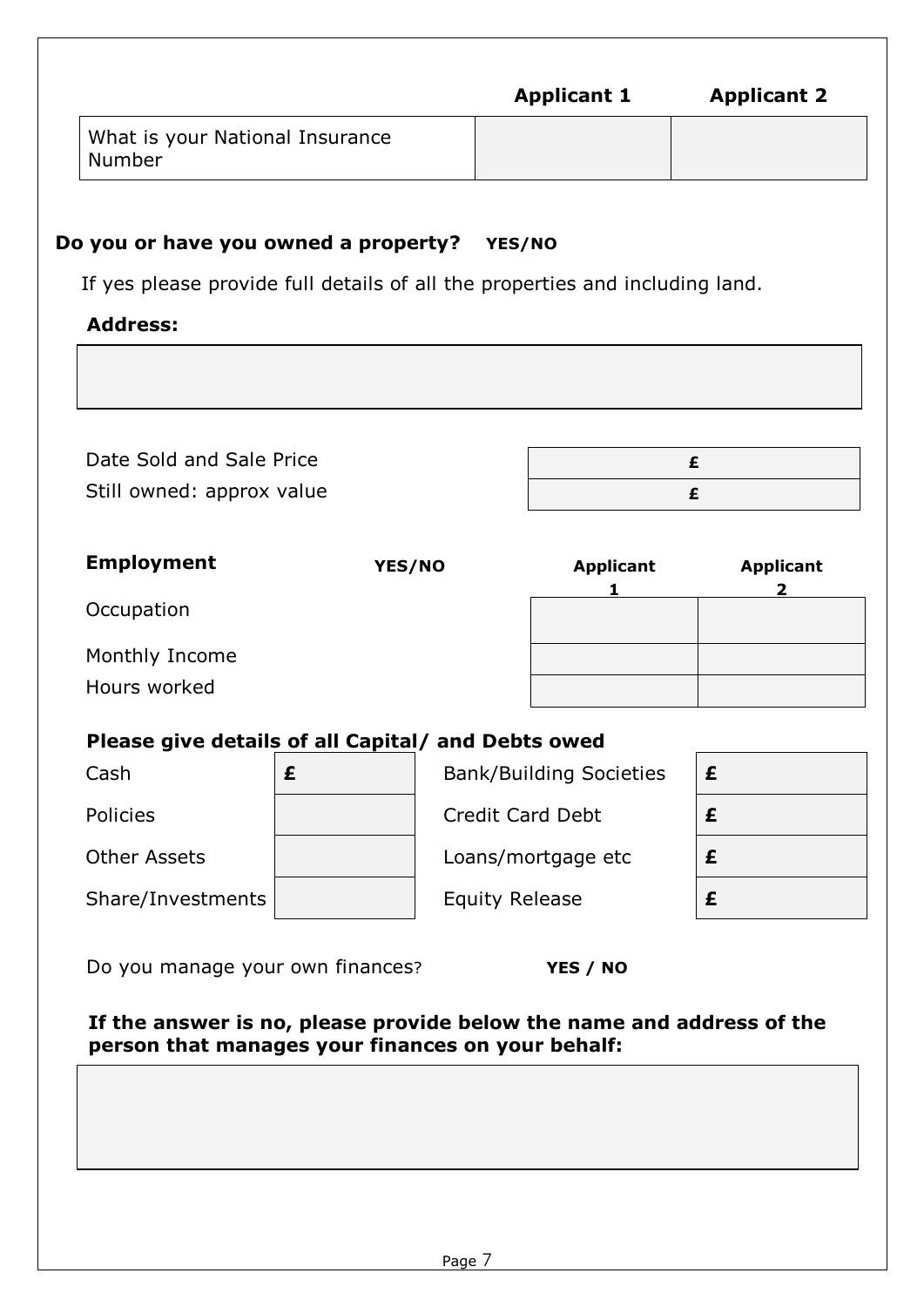| Do you have a Lasting Power of Attorney registered? | YES / NO |  |  |  |
|-----------------------------------------------------|----------|--|--|--|
|-----------------------------------------------------|----------|--|--|--|

- **For your Finances YES / NO**
- **For Health & Welfare YES / NO**

#### **Please give details:**

## **Have you applied for re-housing elsewhere? Please give details**

#### **Area required**

| <b>North East</b> |  | <b>Hertfordshire &amp; North West</b> |  |  |
|-------------------|--|---------------------------------------|--|--|
| London            |  | London                                |  |  |
|                   |  |                                       |  |  |

#### **Have you applied to Jewish Blind & Disabled before? If so, when?**

#### **How did you hear about Jewish Blind & Disabled?**

| Word of mouth $\Box$ Jewish Press $\Box$ Social Worker, GP or other professional $\Box$ |  |  |  |  |  |
|-----------------------------------------------------------------------------------------|--|--|--|--|--|
| Know someone living in a JBD development $\Box$ Social Media $\Box$                     |  |  |  |  |  |
|                                                                                         |  |  |  |  |  |
|                                                                                         |  |  |  |  |  |